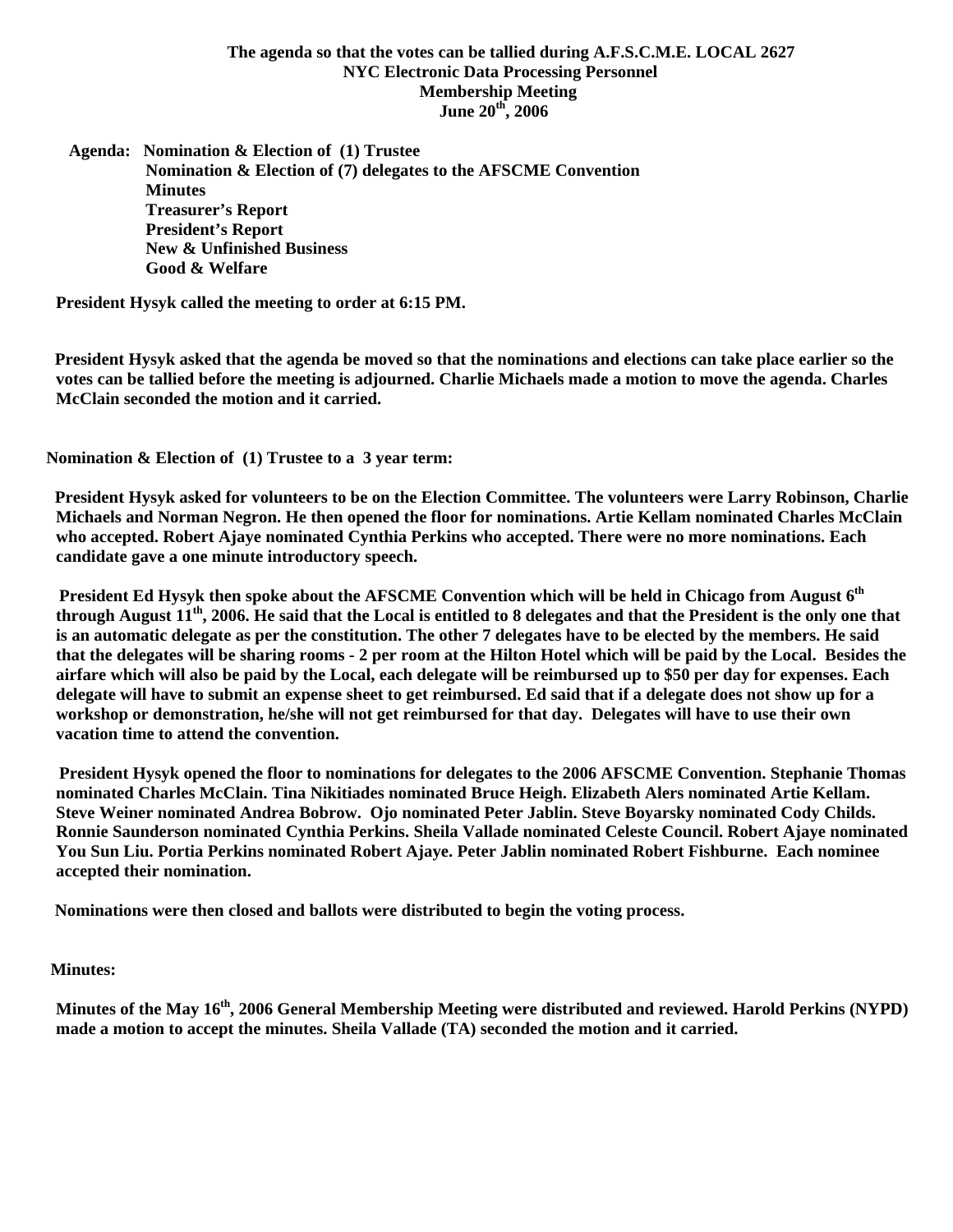**Treasurer's Report:** 

**The Financial Statement for April 2006 was distributed and reviewed. A motion was made by Portia Perkins to accept the Treasurer's Report as presented. Herbert Perkins seconded the motion and it carried** 

**President's Report:** 

**President Hysyk announced that a new exam schedule will be coming out for the new fiscal year. Members can check on-line for schedule on July 1st.** 

**1st Vice President Robert Ajaye talked about the classes scheduled for the upcoming on-line Cuny exams.** 

**The Local sent out a survey to 400+ Department of Education employees to find out if members were doing out-oftitle work. President Hysyk said that so far the Local has gotten back two surveys. He said that nothing can be done unless the Local can identify areas where people are doing out-of-title work. He added that we have to identify people by name, position and where they work.** 

**Mitch Goldberg of NYCHA was wondering why a job survey was not done at the Housing Authority since out-oftitle work has been a problem at that agency also. President Hysyk said that a survey could be done across the board but he wanted to see how the survey at DOE was going to work. He said that he is willing to try it at other agencies and that he would consider doing it on-line to make it easier for members to respond. He stated that he will commit himself to agencies that have lots of provisionals. Mitch Goldberg asked what is the concern with provisionals vs. staff analysts doing our jobs. Ed said that he has not gotten the number of calls from NYCHA that he has received from the DOE.** 

**Stephanie Thomas (FDNY) wanted to know the Local's position in reference to consultants doing our jobs and whether that could be included in the survey. Ed said that he thinks that the survey asks about consultants doing our jobs. He said he thinks that it appears on the on the survey and if it does not then it was a mistake and should have been added. He will make sure that the next survey has it.** 

**Gilbert Sambolin (DOE) said that the reason he brought the out-of-title work issue to the President's attention was because, while on his visits to the many different school sites, he ran into a school where a young gentleman was working as a LAN administrator for 2 or 3 years but he was actually being paid as a teacher's aide getting \$10/hour. Gilbert added that this sought of thing is prevalent because the new empowerment schools have are going to be hiring technicians but they will be paid as teacher's aides and paraprofessionals. He added that it is important to get this matter out in the open.** 

**L. Fredericks (ACS) voiced his concern over the fact that approximately 50 new employees who were being paid \$17/hr as ACS consultants are now experiencing a pay cut and being paid \$16 as Computer Aides I. He wanted to know what could be done about this situation. President Hysyk said that as consultants, they were not getting any of the city benefits which are worth 27%. Ed also said that after one year in the computer aide title, members will get a \$3600 longevity raise.** 

**Florence Smith (Department of Corrections) stated that correction officers and consultants are taking over many of the computer jobs that members should be doing. She said that members are being ignored and forgotten about. Ed agreed and said that the uniformed services at DOC are doing some of our jobs but he said that it was not as prevalent as in the NYPD. Stephanie Thomas said that it is also prevalent in the FDNY.** 

**Kenny Williams (DoITT) said that the telecom area at DoITT is dissolving and many of the telecom employees are being moved to the Help Desk area where they are being told to train Associate Staff Analysts who are earning more than the telecom staff. President Hysyk said that training individuals has nothing to do with titles. He said that every**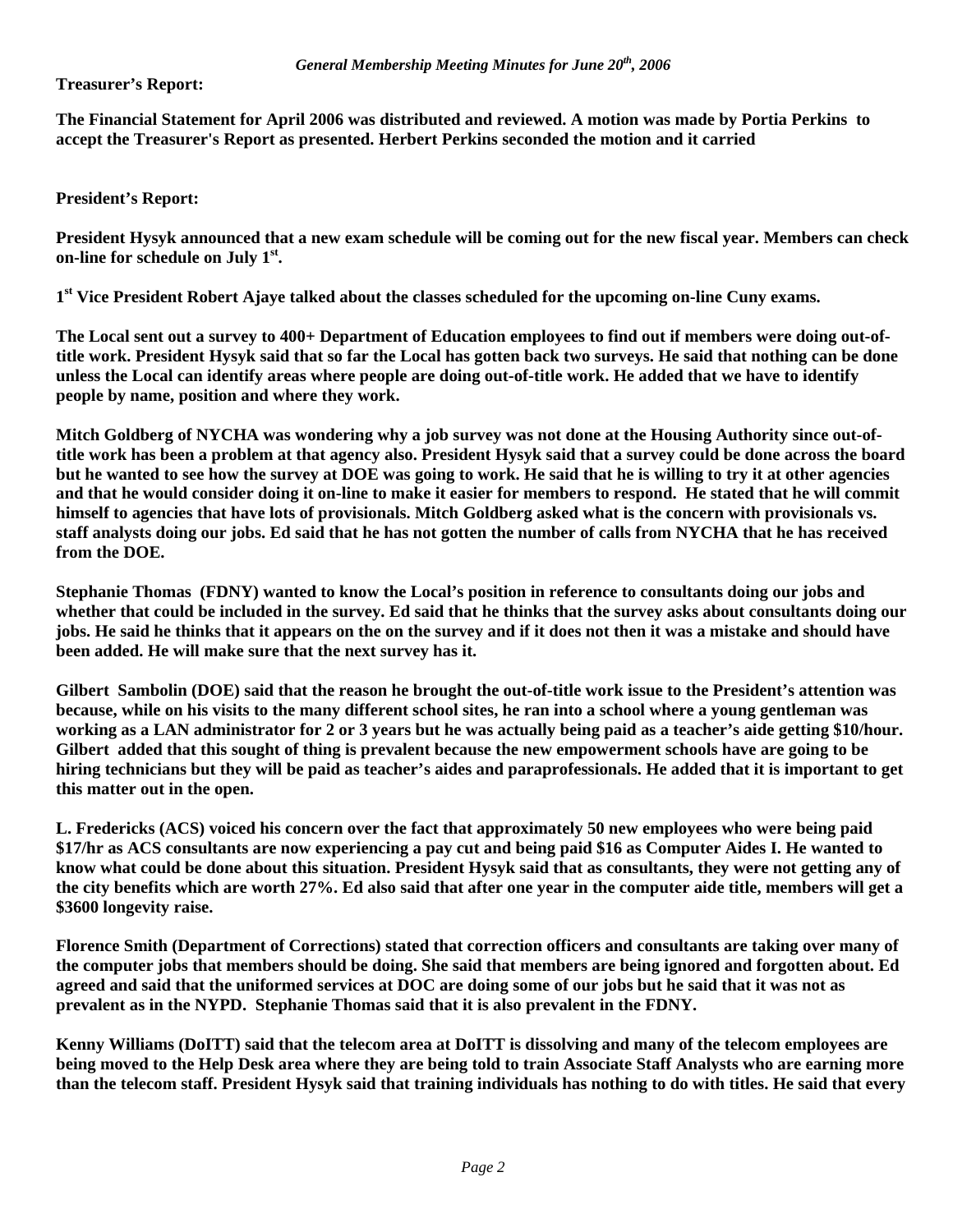### *General Membership Meeting Minutes for June 20th, 2006*

**one of our titles except for computer aide has a training component. He said that there is nothing that says that you can't train someone who makes more money than you.** 

**City-wide bargaining took place on June 5th. The City asked for the Union's cooperation in modifying the pension for the new-born. Pensions are a legislative issue but they would like our support. They want the final average salary to be calculated on the last 5 years of service, instead of the last 3 years. The minimum age that an employee can retire will be 62.** 

**There will not be a 25/55 reopener this year. It may happen when a new governor is elected.** 

**There is no Early Retirement Incentive (ERI).** 

**All of the agencies will be on NYCAPS. This is an automated personnel system. A pilot of this system is being run at DoITT. Unfortunately for 67 of our members at DoITT, they were not credited for part of the pension for 2005. The snafu is still being resolved.** 

**President Hysyk turned the meeting over to the Election Committee to report the results of the elections. The results were as follows:** 

| Trustee:          | Cynthia Perkins -                 |  | 53 votes declared the winner |
|-------------------|-----------------------------------|--|------------------------------|
|                   | <b>Charles McClain - 24 votes</b> |  |                              |
| <b>Delegates:</b> | 1. Cynthia Perkins - 55 votes     |  |                              |
|                   | 2. Robert Ajaye - 49 votes        |  |                              |
|                   | 3. Celeste Council – 43 votes     |  |                              |
|                   | 4. Bruce Heigh – 43 votes         |  |                              |
|                   | 5. Peter Jablin – 41 votes        |  |                              |
|                   | 6. You Sun Liu – 41 votes         |  |                              |
|                   | 7. Robert Fishburne – 40 votes    |  |                              |
|                   |                                   |  |                              |

**Charles McClain made a motion to accept the Election Committee's report. Portia Perkins seconded the motion and it carried.** 

### **Old Business:**

**Artie Kellam wanted to know when the Local's DC 37 delegates were going to give a report to the members. President Hysyk said that there is no reason for us to provide that information. He said that members are welcome to come to the DC 37 delegate meetings.** 

**Artie asked about the status of the repayment of the \$2400 legal fee that was ordered by the members in November of 2005. President Hysyk stated that the status of the repayment of legal fees will be determined by the outcome of a charge brought by a member against the secretary which will be heard by the AFSCME judicial panel. Artie said that it was his understanding that the membership already voted on this issue. President Hysyk said that he doesn't care what the membership voted. He added that in this particular instance this is not a membership problem. Artie stated that Mr. Hysyk authorized the spending of the \$2400 on legal fees to have a lawyer contact Cody about his webpage and then authorized charging Secretary Cody Childs with the repayment of the \$2400. He added that members voted to rescind the Executive Board's resolution requiring that Cody reimburse the Local for the \$2400 legal fee. He wanted to know how AFSCME could get involved when it was already decided upon by the members. Artie said that in all the months since the November 2005 general membership meeting, Ed never mentioned that**